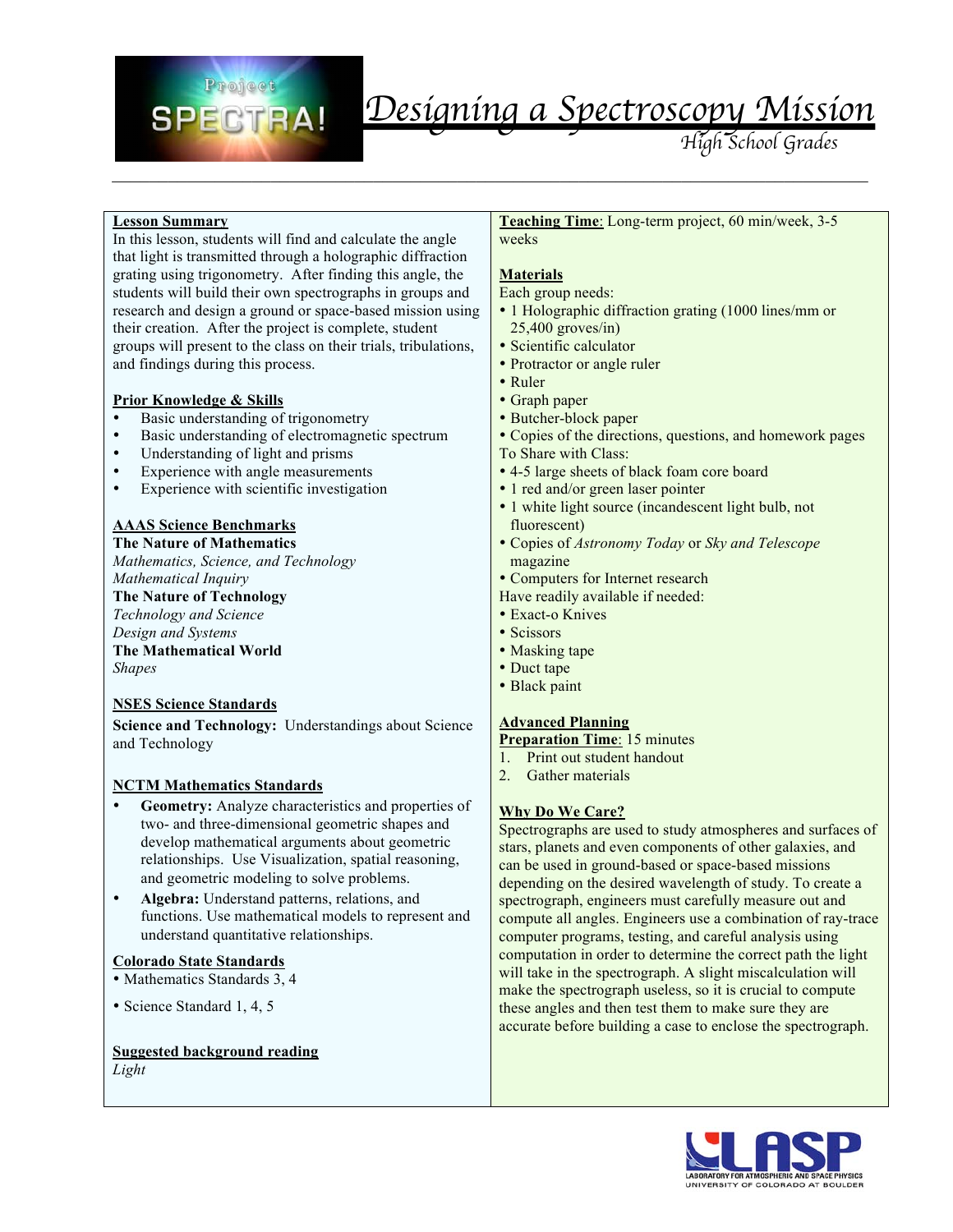

### **Group Size** 4

### **Expendable Cost per Group** \$20

### **Pre-Requisite Knowledge**

Students should have an understanding of trigonometry. They should also have an understanding of the nature of light and prisms. They should complete "Building a Fancy Spectrograph" before attempting this activity.

#### **Learning Objectives**

After the lesson, students should be able to:

- Explain how a diffraction grating works.
- Define "wavelength"
- Explain the design process
- Describe sources of error

Notes on materials:

Student groups will make a materials list. Encourage students to use materials they find around the house or school as well as materials that can be purchased.

Holographic diffraction gratings can be purchased in sheets or on card-mounted slides (Prices are from 2007) from:

Edmund Scientifics

http://scientificsonline.com/search.asp?t=ss&ss=diffraction+grating&x=0&y=0 A set of 2 12" x 6" sheets with 12,700 Groves/in. costs \$7.95 A set of 15 2" x 2" card mounted slides with 12,700 Grooves/in. costs \$9.95 A set of 80 2" x 2" card mounted slides with 12,700 Grooves/in. costs \$39.95

Rainbow Symphony Store

http://store.rainbowsymphonystore.com

A set of 10 12" x 6" linear sheets with 500 Line/mm. costs \$25.00

A set of 50 2" x 2" linear calibrated card mounted slides with 500 Line/mm. costs \$20.00 A set of 100 2" x 2" linear calibrated card mounted slides with 500 Line/mm. costs \$35.00

### **Introduction / Motivation**

You may have heard about scientists and engineers discovering the components of the atmosphere or surface of a far-off planet, star, comet, or other astronomical body. How can they know what the molecules and atoms of these bodies are without actually physically traveling to them? Sometimes, they send a spaceship to the object or use spacecraft orbiting the Earth, and sometimes they can figure this out using instruments on the ground. In all cases, they use spectrographs to measure the atomic and molecular constituents.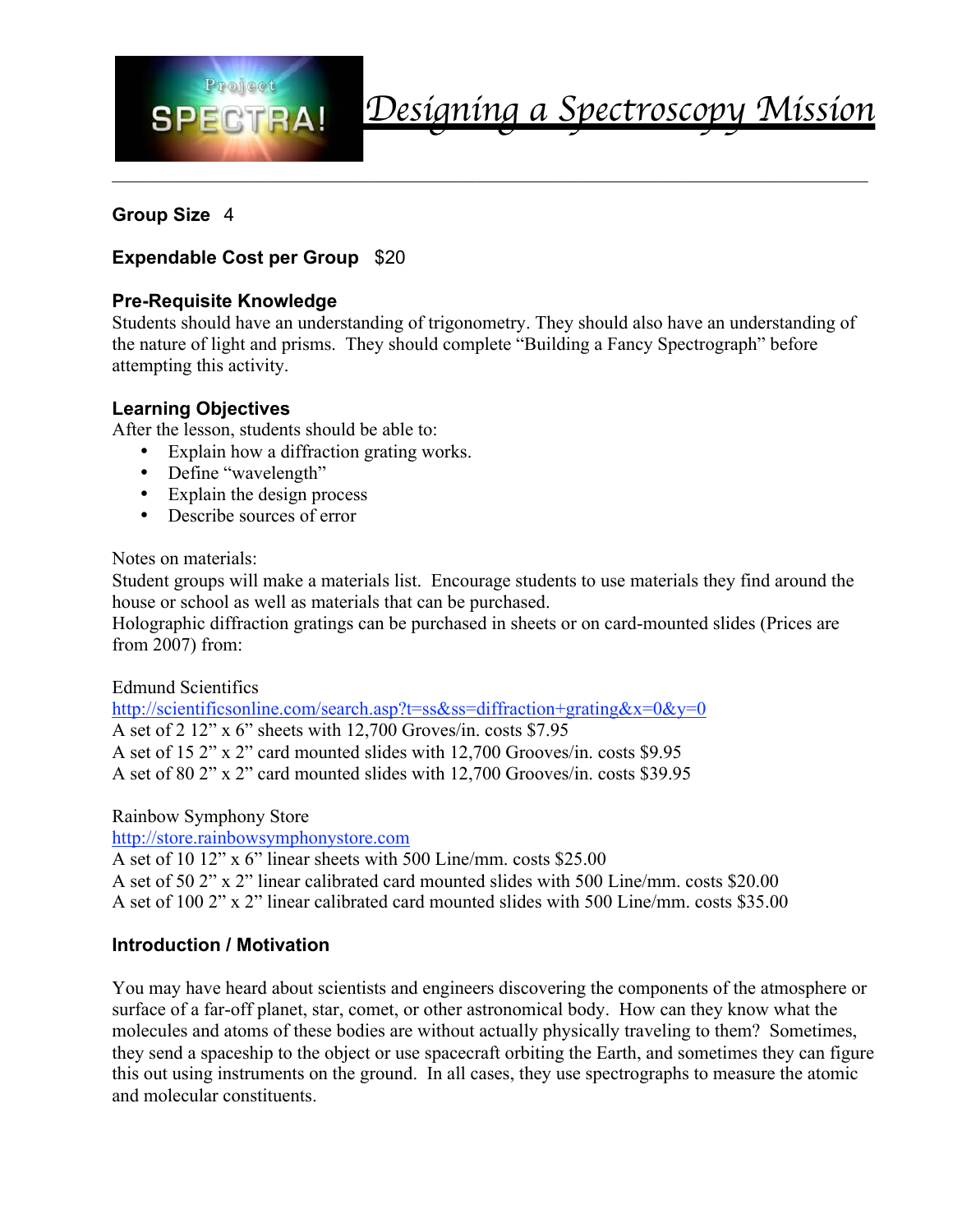

A spectrograph is a device that bends incoming light to form a spectrum. The first spectrographs used photographic paper, which is paper that is coated with light-sensitive chemicals. Today, most spectrographs use what is called a Charge-coupled device or CCD camera.

Here is a diagram of how a simple spectrograph works:



The light passes through the slit. It then makes its way to the Holographic diffraction grating. Once the light reaches the grating, it will bend at a certain angle represented by the Greek letter Theta  $(\theta)$ . This angle is different for every wavelength. What this means is that light hitting the diffraction grating will diffract onto a surface (or within your eye), and the position of the color is dependent on the color itself! For example, green diffracts through the grating at a different angle than violet, etc. The color that diffracts at the biggest angle is red, and the color that has the smallest angle is violet.

Light travels in waves. Wavelength is the distance between one peak or crest of a wave of light and the next corresponding peak or crest. Wavelength is a measure of distance and is generally shown in units of micrometers, nanometers, millimeters, centimeters, and meters. As you can see from the graph, every color of light has a different wavelength. This is why we are able to see a spectrum. You can also see that there are many different types of light that we cannot see, like X-rays or radio waves.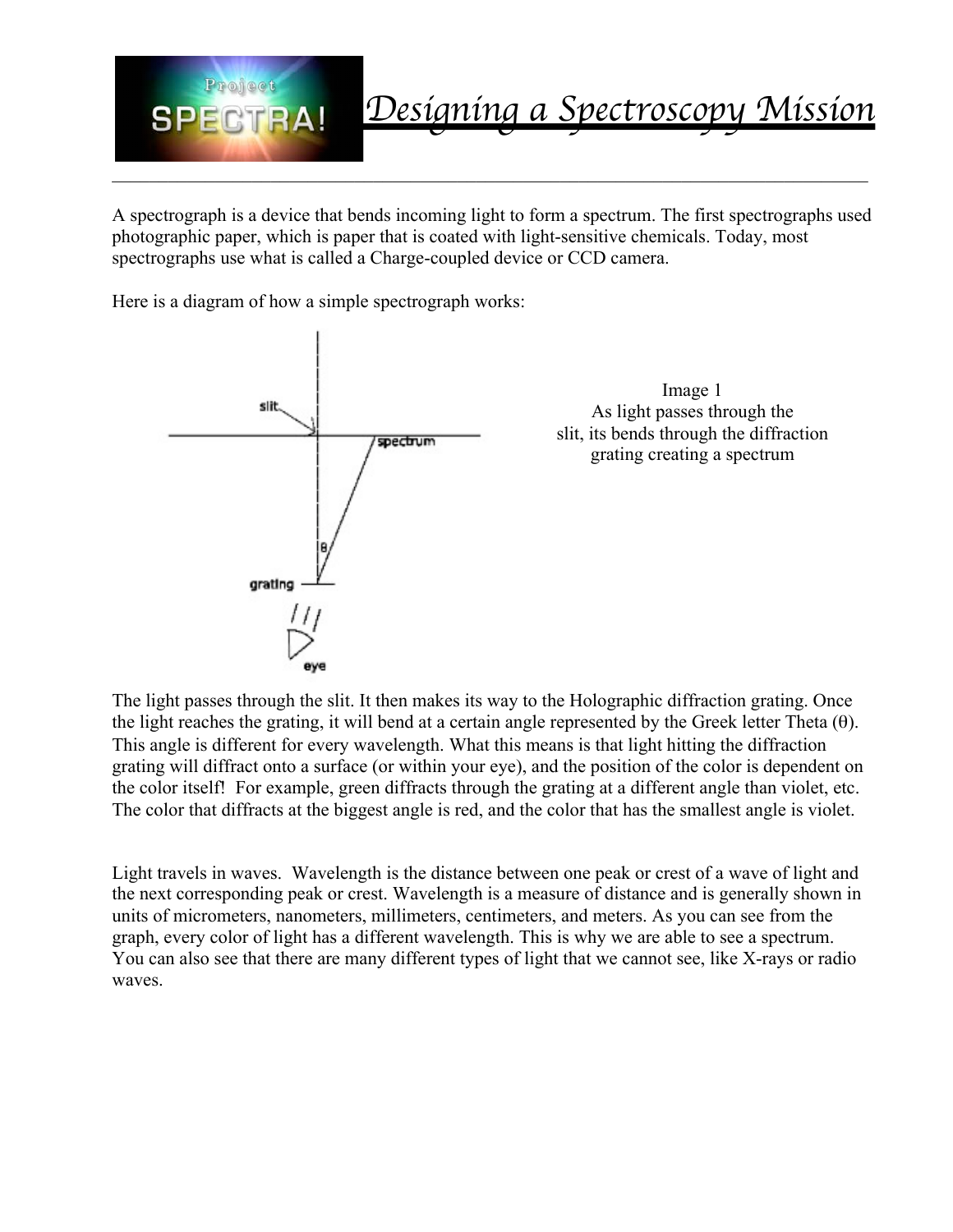



 $\_$  , and the contribution of the contribution of the contribution of the contribution of  $\mathcal{L}_\text{max}$ 



A diffraction grating is a surface with a series of evenly spaced grooves on it. When light hits the surface it diffracts, or bends, around the grooves at a certain angle dependent upon its wavelength. Today, we will be using holographic diffraction gratings. Basically, it's a thin piece of film with a hologram of the grooves printed onto it.

The grating that will be used for this experiment has 1000 lines/mm. This means there are 1000 parallel groves in every 1 mm of the surface. In a spectrograph, if you are looking through the holographic grating toward the light source, the image appears at that angle in front of your eye.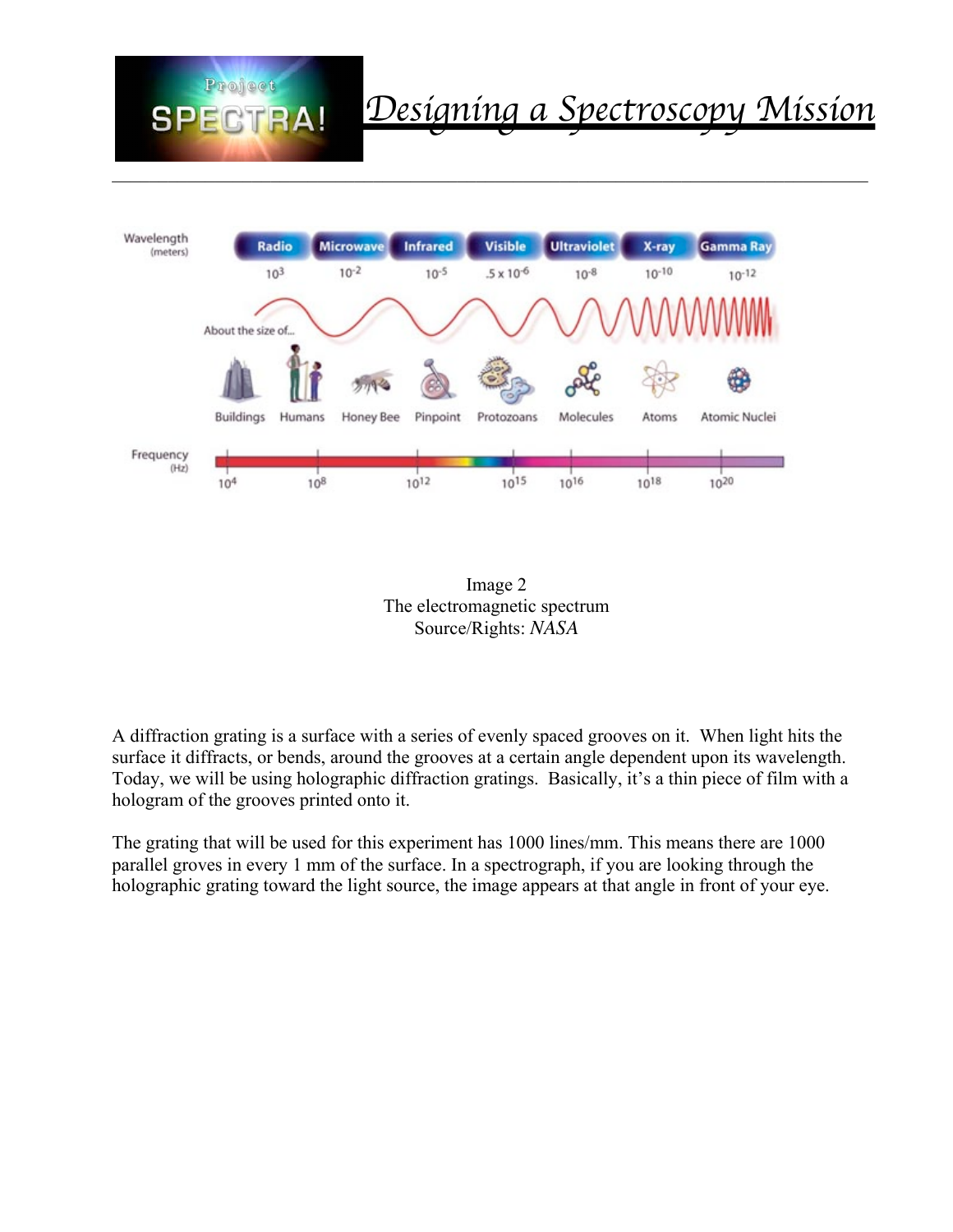



 $\_$  , and the contribution of the contribution of the contribution of the contribution of  $\mathcal{L}_\text{max}$ 

 Image 3 As light travels through the slit, it transmits through the diffraction grating at different angles θ.

The distance between the grooves is 'd'. If there are 1000 grooves per millimeter, and we want to know the distance between the grooves, we divide the length (1 mm) by the number of grooves (1000). This can be represented by the equation:

 $d = 1/N$ 

where  $N =$  the number of groves per unit length (in this case, millimeters) From the diagram above, we see 'd' is the grating spacing, and 'θ' is the angle of diffraction. The dotted line represents one complete wavelength, λ. Knowing this allows us to map out where our spectrum will be located in our spectrograph.

Image 4: A triangle showing the angle At which the spectrum will appear. We Find the angle theta by using the equation:  $n\lambda = d \times \sin(\theta)$ 

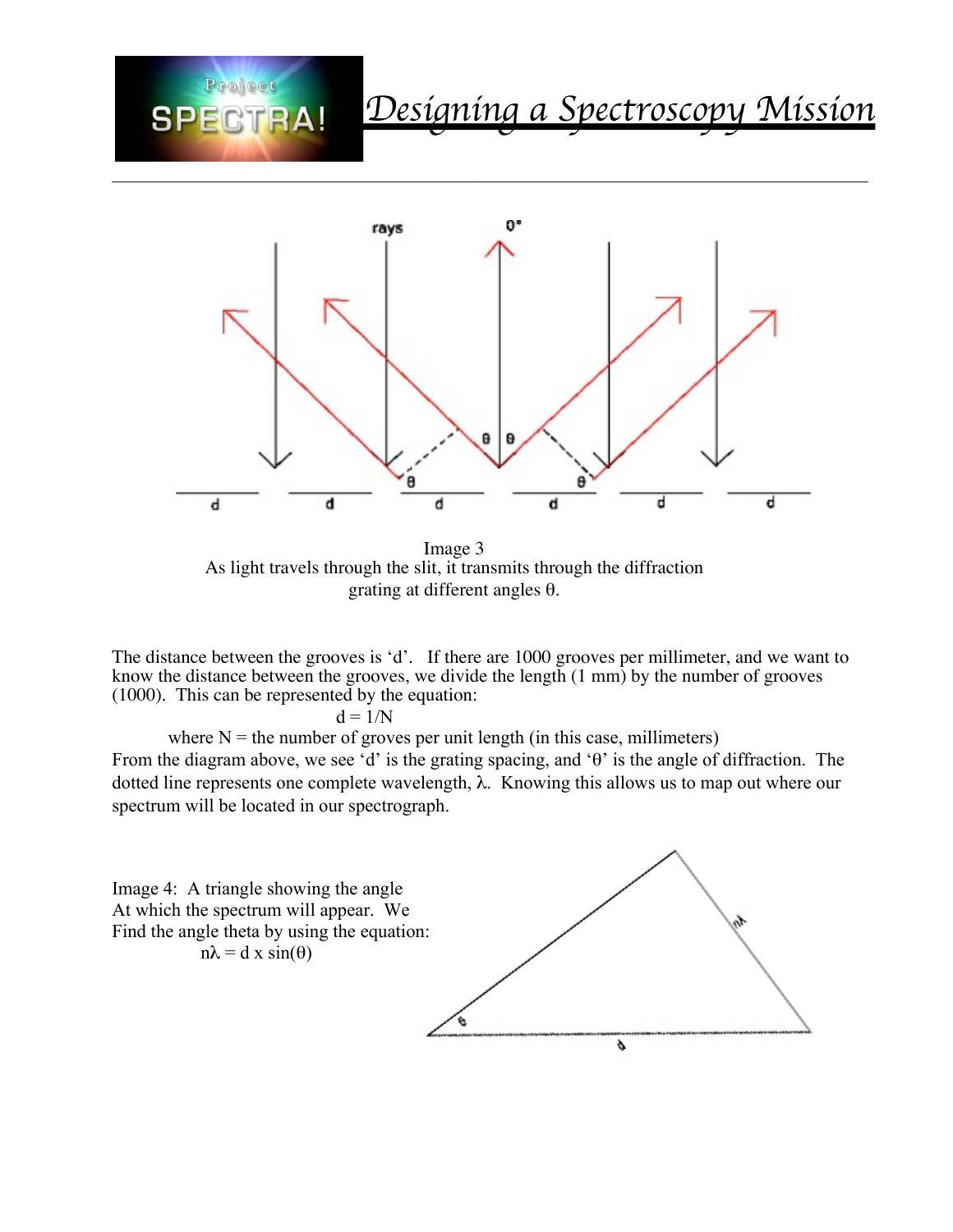

We want to find  $\lambda$ , so using simple trigonometry we can see that:

$$
\sin(\Theta) = \frac{n\lambda}{d}
$$

Where n is the order number. In this experiment, we will use  $n = 1$ .

Today, working in a group, you will begin to build a spectrograph for a mission you design. Over the next few weeks, you will conduct research about the mission you would like to do and build a spectrograph using materials I provide as well as any additional materials you request after discussing your plan with me. The mission can either be something you imagine, like sending your spectrograph to another planet, or something you could actually do while on the ground. Remember, you are constrained by the wavelengths the diffraction grating is capable of producing, so you will be limited by the diffraction grating I give you today. You are also limited by what your eye is capable of seeing!

#### **Vocabulary / Definitions**

| Wavelength                 | the distance between one peak or crest of a wave of light |  |
|----------------------------|-----------------------------------------------------------|--|
|                            | and the next corresponding peak or crest                  |  |
| Spectrum (plural: spectra) | The pattern light produces as can be seen through a       |  |
|                            | spectrograph                                              |  |
| Spectrograph (also         | A tool that allows the components of light to be seen     |  |
| Spectroscope)              | easily with the eye.                                      |  |
| Diffraction                | When light bends, as through a prism or diffraction       |  |
|                            | grating.                                                  |  |
| <b>Diffraction Grating</b> | Usually a piece of film designed to act like a prism.     |  |

#### **Procedure: Background**

#### *Establishing* <sup>θ</sup>

The holographic diffraction grating used in this experiment has 1000 groves/mm. With this number of grooves, the students will only be able to view light with wavelengths between 400 nm and 700 nm, or the visible portion of the spectrum, which also happens to be the limits of the human eye. The students will calculate the grating spacing, which is the equation:

$$
d = 1/N \qquad (eq. 1)
$$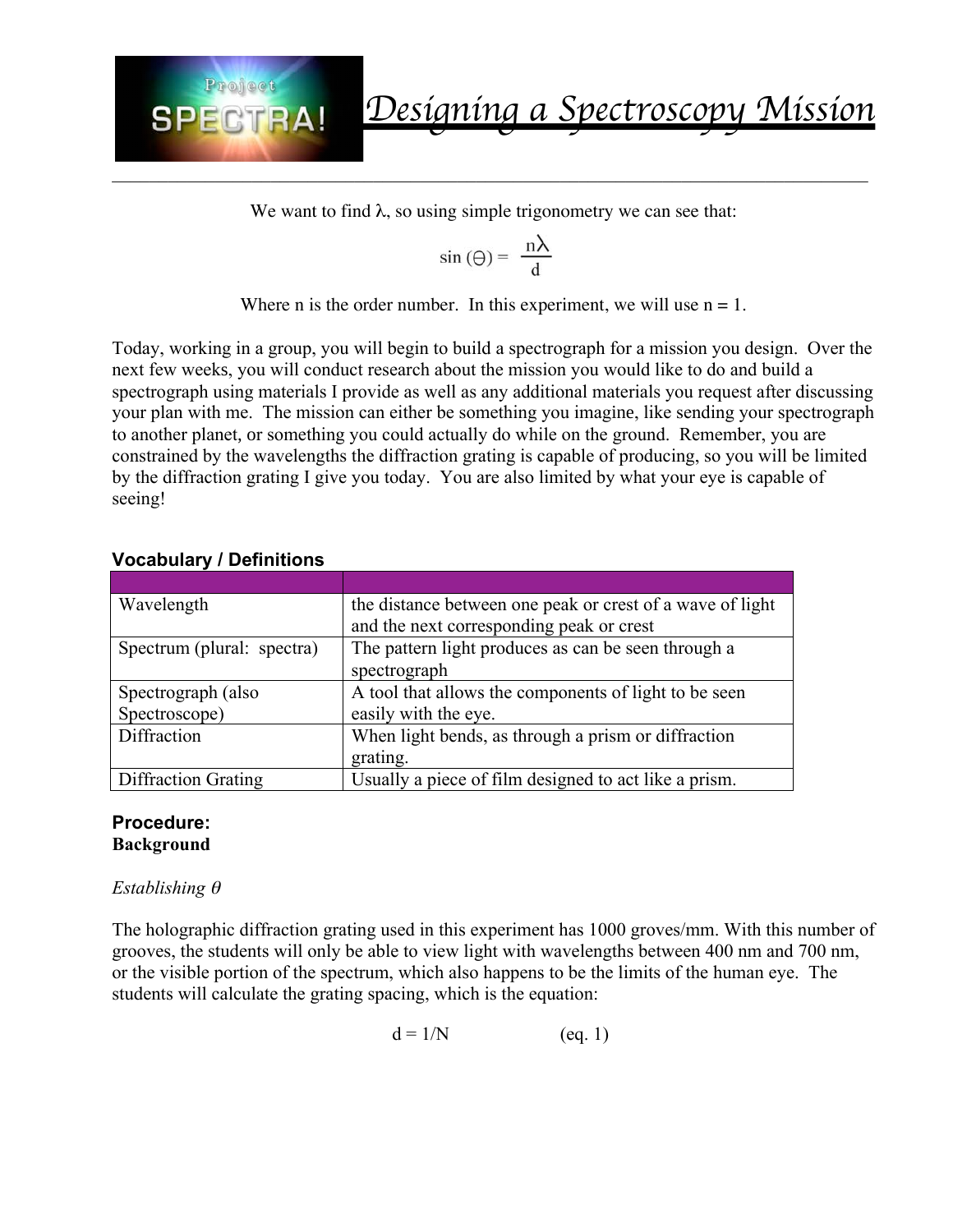

where 'd' is the grating spacing, and 'N' is the number of grooves per unit length. In this case,  $d =$ 0.001 mm. At this point, they will need to convert this to nanometers (nm). One meter is equal to 1 x  $10<sup>9</sup>$  nm OR you can calculate this by knowing that one millimeter is equal to 1 x  $10<sup>6</sup>$  nm. This gives you:

 $\_$  , and the contribution of the contribution of the contribution of the contribution of  $\mathcal{L}_\text{max}$ 

$$
0.001 \text{mm x} \frac{1 \text{x} 10^6 \text{mm}}{1 \text{mm}} = 1000 \text{nm}
$$

The grating has a spacing of 1000nm. This means that the distance between each groove is 1000nm.

To solve for either wavelength of angles, use the equation:

$$
\sin(\Theta) = \frac{n\lambda}{d} \quad (eq. 2)
$$

Where 'n' is the order number, ' $\lambda$ ' is the wavelength of light, and 'θ' is the diffraction angle (angle to any specific color from the center of the grating). Since the students have already calculated 'd' in nanometers, the wavelength will also be in nanometers. The grating produces multiple images of the spectrum because of the properties of light, and each image is given a different order number. On one side, the spectrum is labeled with positive numbers and the other with negative numbers. For the purposes of this lab, we will state that the order number 'n' is equal to one to simplify the concept.

Students can choose a specific wavelength and compute the angle using the above equation. Solving for θ:

$$
\Theta = \sin^{-1}(\frac{n\lambda}{d})
$$
 (eq. 3)

It is a good idea for the students to pick one color as their central wavelength. The light corresponding with the color green, 550 nm, is often a good choice (see table 1). Really, students can compute the angle to any wavelength. If they are very ambitious, they can create a fairly accurate scale for the spectrograph.

Once students know the appropriate angles associated with the grating, they can begin to establish what shape will best fit the spectrograph. They will want to make sure the spectrum appears on a flat surface, making a triangularly shaped box the best option. The box requires a slit that lets in light that will need to be placed opposite the grating, as in "Building a Fancy Spectrograph." The distance from the slit to the grating is not very important, but the angles to the edges of the spectrum are what will establish the shape of the box used.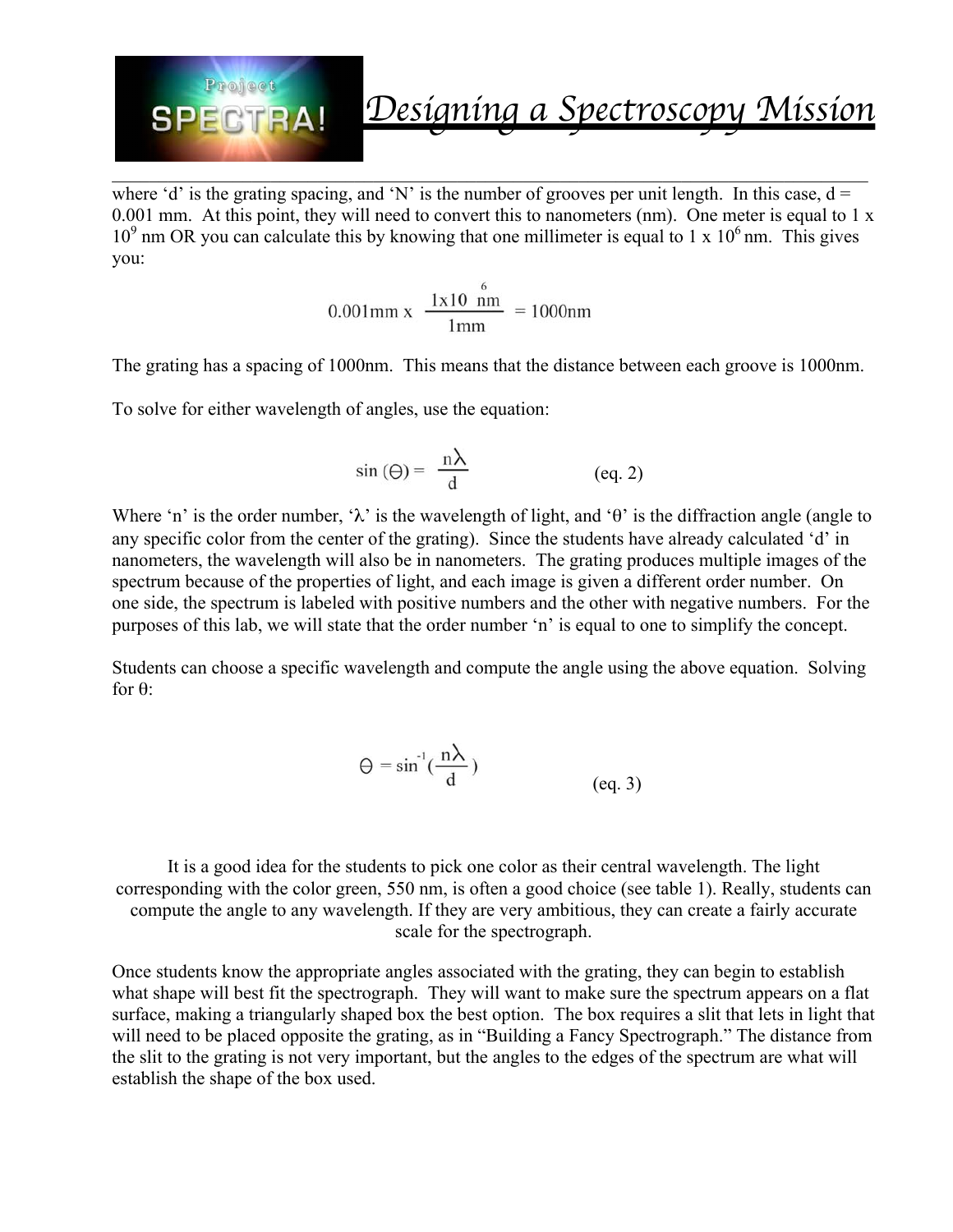

Table 1

# Designing a Spectroscopy Mission

## *Alternative Methods for Establishing* <sup>θ</sup>

There are actually a few experimental methods for determining  $\theta$  for a specific wavelength. Students could shine a flashlight through the grating, directly measuring the angle of diffraction of light as described in "Engineering a Spectrograph" for several colors (see activity for details). Once they have these angles, they can compute each corresponding wavelength by solving for  $\lambda$  in eq. 2. Unfortunately, even with a focused flashlight, the beam is fairly diffuse, which may skew measurements.

Alternatively, a more accurate method uses a laser pointer. Shine a laser pointer through the grating to measure the angle of diffraction and solve for  $\lambda$ . The grating produces three laser dots (spectral orders: 1, 0, -1). Students will need to ignore the one in the middle (the zero order) and measure the angle to one of the laser dots that appears at an angle to the center of the grating as in figure 5. Typically, the wavelength of the laser is printed on it, and the students can compare the actual wavelength with the calculated one. Because we are using cheap gratings, the calculated and actual values might differ. This could lead into a discussion of accuracy and quality in engineering. The drawback to the laser pointer method is that only one color can be measured, but it will give an idea of where the color will appear in the spectrograph. With both of these methods, make sure the grating and light source aren't shifting position during the measurement by using a stand (see activity "Engineering a Spectrograph" for cheap suggestions).

| Wavelength (nm) | Angle (degrees) | Color  |
|-----------------|-----------------|--------|
| 380-400         | $22.3 - 23.6$   | Violet |
| 495-570         | 29.7-34.8       | Green  |
| 620-750         | 38.3-48.6       | Red    |

1 Zero order Gratíno Direction of laser ligi

Image 5: The laser light through the grating produces three dots of orders (1, 0, -1). Find the angle to either the 1 n or -1 n order and compute the wavelength using the equation:  $\lambda = d \times \sin(\theta)$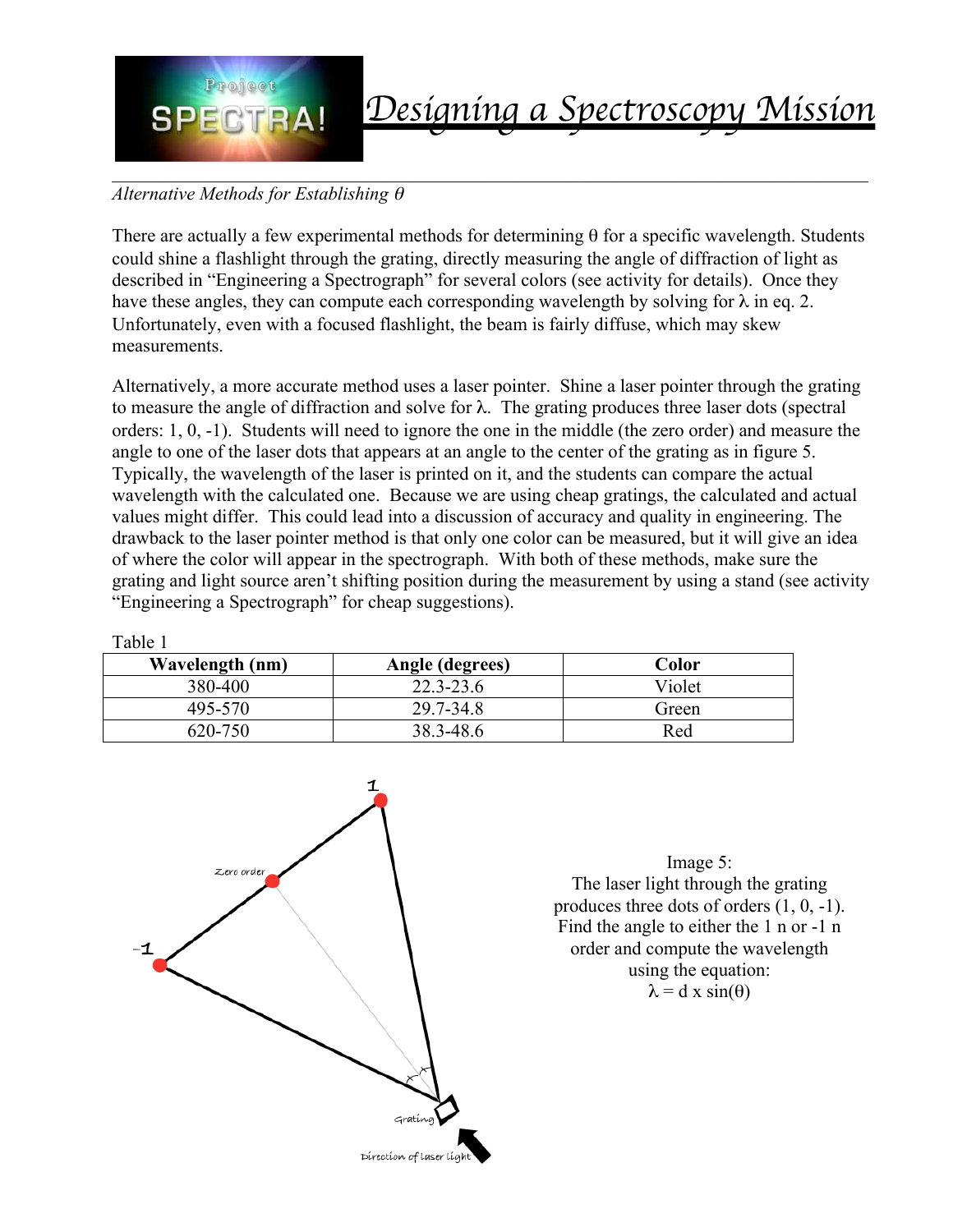

#### **With the Students**

- 1. Hand out student instructions.
- 2. Assist with the calculation of the grating spacing, d.
- 3. Assist student groups with the calculation of the spectrum's position using equation 3.

 $\_$  , and the contribution of the contribution of the contribution of the contribution of  $\mathcal{L}_\text{max}$ 

4. Help students brainstorm spectrograph designs.

#### **Safety Issues**

• Never have students look directly at the Sun, and advise students not to look at the Sun.

#### **Troubleshooting Tips**

Colorblind and vision-impaired children will have difficulty with portions of this lab. Students with corrective lenses will not have difficulty. Colorblind students can be paired with a student to assist them with the activity.

Students may need assistance adjusting the position of the grating so that a continuous spectrum appears. The grating must be rotated  $90^\circ$  if a continuous spectrum is not visible. Also, the slit should be visible through the grating. The slit should not have any light leaks or the spectrograph will not work properly.

Students may be confused that they see two spectra through the grating. The diffraction grating produces two spectra, and both are a complete spectrum of the source. Make sure the students choose one or the other, but not both.

#### **Assessment Pre-Lesson Assessment**

*Brainstorming*: Ask Students how they think spectrographs are made and why Engineers make spectrographs.

#### **Post-Activity Assessment**

Have the students present their designs, showing the math they use as well as how the spectrograph works. This may be a good opportunity for students to hone their PowerPoint presentation skills. Students should elaborate on the research they conducted and the mission the spectrograph will undertake.

#### **Owner**

Integrated Teaching and Learning Program and Laboratory, University of Colorado at Boulder

#### **Contributors**

Laboratory for Atmospheric and Space Physics, University of Colorado at Boulder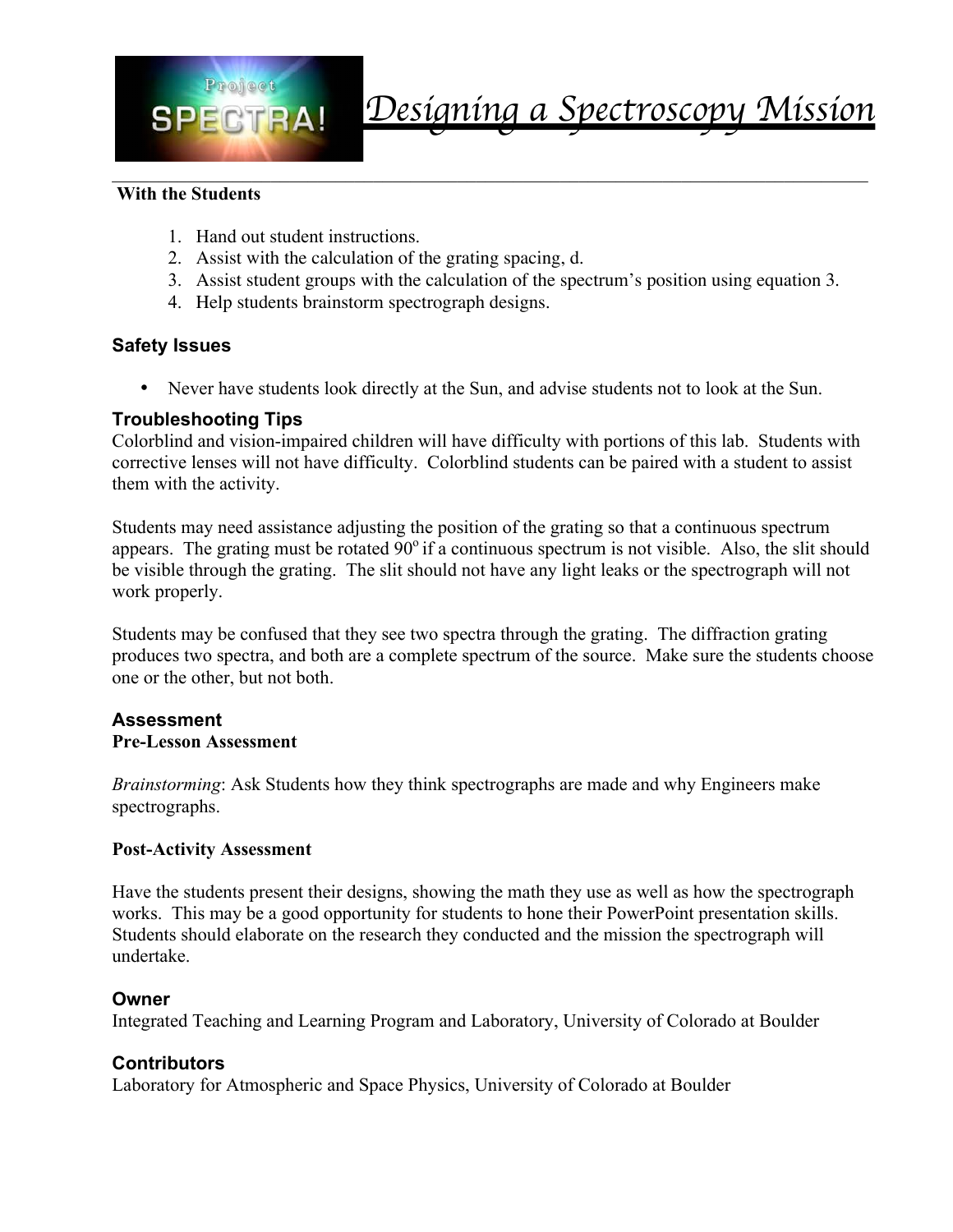

### **Student Instructions:**

**You and your team are NASA engineers. You have been asked to create an innovative spectrograph to conduct research in the visible region of the spectrum. Since your team knows a lot about spectroscopy, you help NASA identify the mission, establish and build a design, and present your mission and design at a national engineering conference. Consult the project manager (your teacher) with your plans before proceeding at each of the steps listed below.** 

### **Step 1: Establishing the mission**

- You and your team will identify a problem related to solar system spectroscopy for the mission you will undertake. You can use current events, magazines, journals, and books for research. If you choose to use the Internet (which is a great place to search), please verify the sources with your teacher.
- Establish whether your mission is ground or space-based and why. What are the associated problems with ground and space-based missions?

# **Step 2: Building your spectrograph**

• You and your team will construct your own spectrograph using a grating that has 1000 grooves/mm. Determine the grating spacing using the equation:

 $d = 1/N$  (eq. 1)

Where 'd' is the grating spacing, and 'N' is the number of grooves per unit length. Convert 'd' into nanometers.

• Determine the location of the spectrum by establishing the angle between the grating and the spectrum and designing a box based on your calculations. Your team will determine the angle of the spectrograph optimized for viewing a spectrum by using equation 2 and solving for either wavelength or angle:

$$
\sin(\Theta) = \frac{\lambda}{d}
$$
 (eq. 2)

Where ' $\lambda$ ' is the wavelength of light, and 'θ' is the diffraction angle (angle to any specific color from the center of the grating).